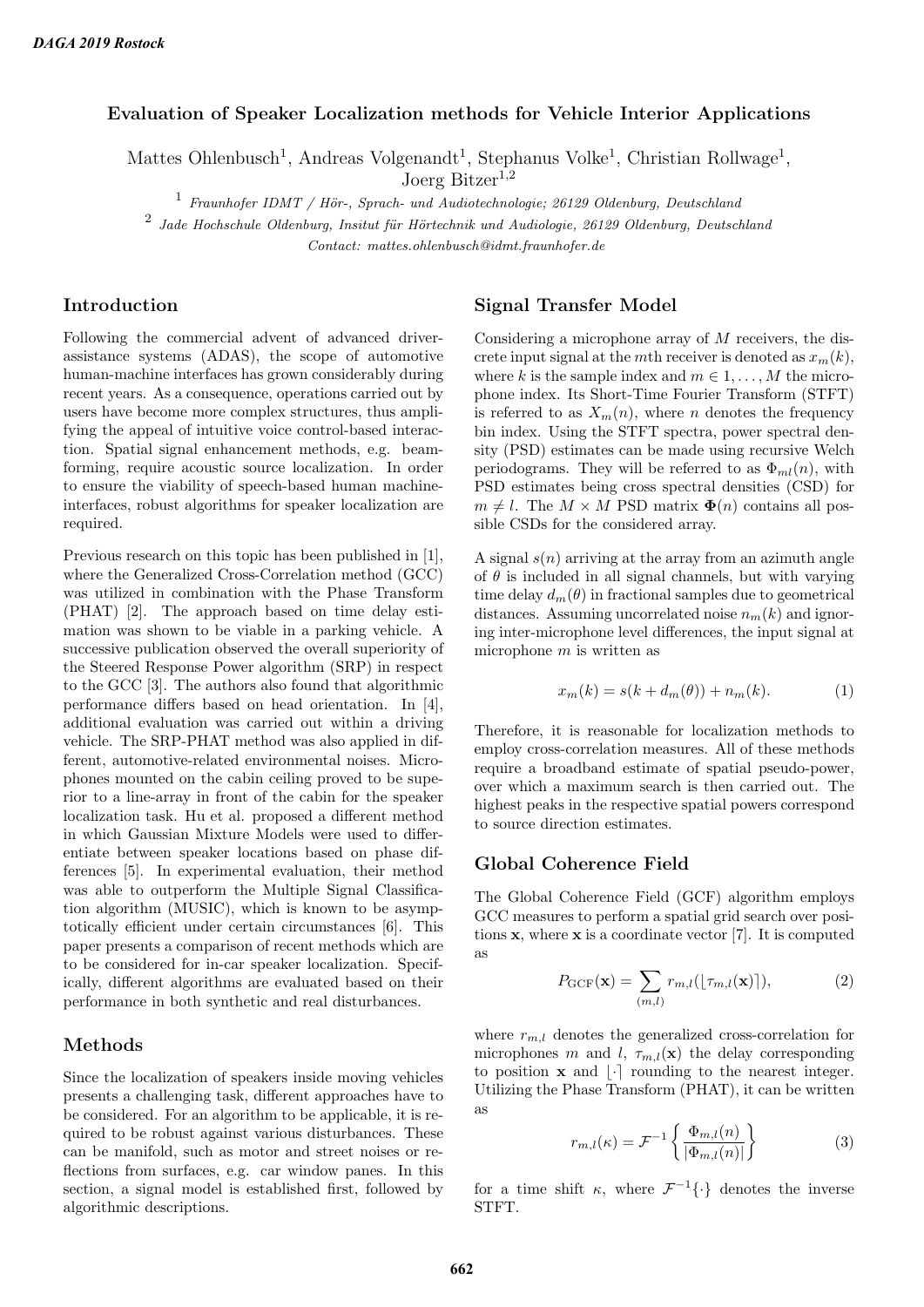#### Steered Response Power

The SRP can be formulated as a beamforming algorithm, where the steering vector is defined as

$$
\mathbf{a}(n,\theta) = \left[1, e^{\frac{j2\pi n}{N}, \tau_1(\theta)}, \dots, e^{\frac{j2\pi n}{N}\cdot \tau_M(\theta)}\right]^T, \qquad (4)
$$

using an STFT size of N and delays  $\tau_m(\theta)$  corresponding to the respective microphone and direction. An easily comprehensible way to express the SRP is

$$
P_{\text{SRP}}(n,\theta) = \mathbf{a}^{H}(n,\theta)\mathbf{\Phi}(n)\mathbf{a}(n,\theta),\tag{5}
$$

although formulations exist which enable more efficient, vectorized computation [8].

#### MUSIC

The Multiple Signal Classification (MUSIC) algorithm can be used for both frequency and direction of arrival estimation [6]. It is based on the separation of signal and noise within the PSD matrix, which is carried out through an eigenvalue decomposition. Assuming spatially uncorrelated noise, the signal component is associated with the largest eigenvalue. For additional sources, the corresponding number of largest values is selected. This requires the number of sources to be known in advance, although a criterion where all eigenvalues larger than their overall mean are selected is also possible. The eigenvectors paired with the selected eigenvalues span the signal subspace  $U_s$ , others the noise subspace  $U_n$ . To compute the pseudo-power for a given location, the following expression has to be computed [9]:

$$
P_{\text{MUSIC}}(n,\theta) = \frac{1}{\mathbf{a}(n,\theta)^H \mathbf{U}_n \mathbf{U}_n^H \mathbf{a}(n,\theta)}
$$
(6)

Under certain conditions, this method provides optimal estimation, although this comes with high computational complexity.

#### Diagonal Unloading Beamforming

Analogous to the SRP, the Diagonal Unloading (DU) Beamformer [9] is defined as

$$
P_{\rm DU}(n,\theta) = \frac{1}{\mathbf{a}^H(n,\theta)(\text{tr}(\mathbf{\Phi}(n)\mathbf{I} - \mathbf{\Phi}(n))\mathbf{a}(n,\theta)}.
$$
 (7)

Here,  $tr(\cdot)$  denotes the trace operator and **I** the identity matrix. The trace of a matrix contains the sum of its eigenvalues, invariant to a change of its basis. This unloading operation along the main diagonal of the PSD matrix achieves the attenuation of the signal subspaces compared the noise subspace, achieving a similar effect as the MUSIC algorithm [9].

### Frequency Fusion

In order to utilize the majority of the aforementioned algorithms, a frequency fusion algorithm combining all subband components has to be chosen. Within this paper, a Normalized Arithmetic Mean (NAM) frequency fusion is employed [10]. It is defined as

$$
P_{\text{NAM}}(\theta) = \sum_{n} \frac{P(n,\theta)}{\max_{\theta} [P(n,\theta)]}.
$$
 (8)



Figure 1: Schematic structure of the proposed setup. The microphone array is attached to the interior ceiling in front of the front row.

Other than achieving spatial normalization for the observed frequency range, this post-filtering technique has the important property of attenuating noise when a input signal component only occurs in few or even a single beamformers. This presents an advantage to the localization of acoustic sources when used with beamforming algorithms.

#### Support Vector Localization

A data-driven approach computes localization estimates based on GCC features, which are assigned to a feature class corresponding to a directional range [11]. Instead of taking into account the transfer path model for a specific acoustic environment, training data incorporating the acoustic conditions is used. On this basis, class borders in a multidimensional GCC feature space are established using support vector classification. For the specific scenario of in-car speaker localization, the limited amount of possible speaker positions may provide an advantage as relatively few feature classes need to be distinguished within the feature space.

#### Evaluation Methods

In order to evaluate the methods considered, an experimental setup shown in Figure 1 is proposed. Instead of computing position estimates, algorithms are applied to produce directional estimates. For evaluation purposes, spatial regions are attributed to their specific seats. Data for experimental evaluation was recorded from within a Mitsubishi Colt Z30, where a total of three speakers with their individual heights ranging from 1.75 m to 2 m. Additionally, noise disturbances within the driving vehicle were recorded at approximate velocities of 30, 50, 70 and 100 km/h in the absence of rainfall during afternoon commuter traffic. In order to generate synthetic training data for the SVM approach, car impulse responses for each speaker position were measured. The data was then generated from white noise convoluted with the respective impulse responses, where uncorrelated noise was added to result in Signal to Noise-Ratios (SNRs) of 0, 5 10 and 15 dB. In addition to real recordings, synthetic diffuse noise was generated using an approach published in [12].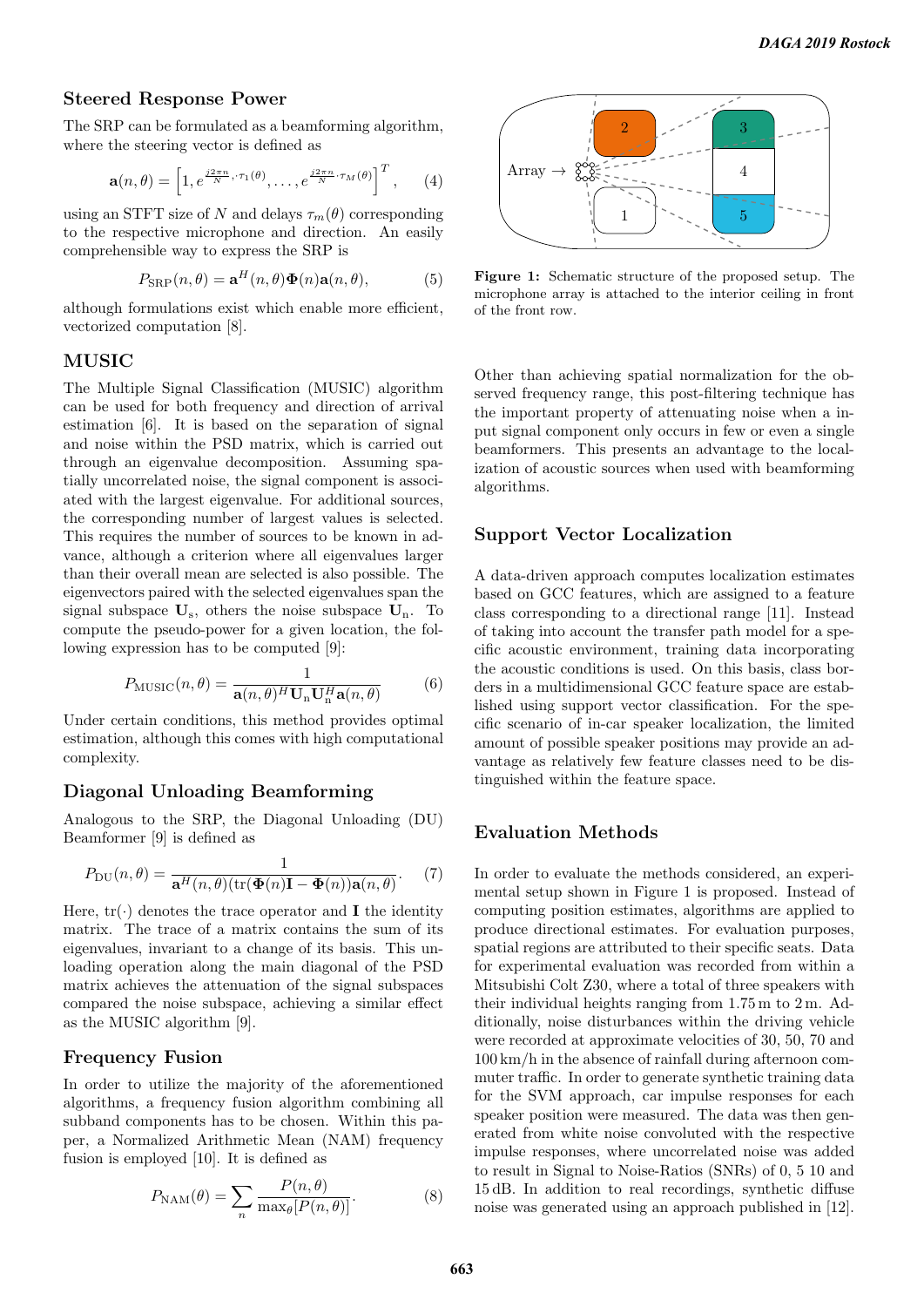## Results

The evaluation consists of four steps: first, a conversation within a standing vehicle is considered. A simulated situation in diffuse noise follows, after which evaluation in acoustic disturbances in different driving speeds is carried out. The localization performance with a varying number of microphones utilized is also analyzed.

# Conversation Within Standing Vehicle

During conversation of multiple passengers, the location of each speaker's mouth may change within the seat region boundary. An example conversation is visualized in Figure 2, where an audio signal and corresponding localization estimates are shown. Individual estimates are mostly close to or directly at the approximate speaker direction, but small variations occur.



Figure 2: Audio signal of a conversation and the resulting Diagonal Unloading-estimates over time. In the top subplot, different speakers are color-coded, their respective approximate directions are shown as dashed lines in the bottom subplot.

### Evaluation in Diffuse Noise

In order to evaluate the theoretical performance of individual algorithms, pink diffuse noise was used. The results for varying SNRs are shown in Figure 3. Accuracy is defined as the relative amount of estimates within the correct directional boundaries. In this situation, the MUSIC and the SVM method show a higher accuracy in low SNRs while SRP, DU and MUSIC are most accurate for higher SNRs.

#### Influence of Driving Noise

Recordings of acoustic disturbances and noise for different vehicle velocities were used to recreate realistic acoustic situations for in-car speaker localization. Different from the diffuse noise scenario, this situation features



Figure 3: Localization accuracy for real speech recordings with added synthetic noise.

impulse-like noises as well as motor noise and emissions from other passing vehicles nearby. Quantitative results for this experiment are illustrated in Figure 4. With increasing velocity, the performance of all algorithm worsens, but SRP, MUSIC and DU appear to be the most robust methods.



Figure 4: Accuracy of localization experiments using real recordings of driving noise. Signal to Noise-Ratio for speech varies, but remains mostly within -5 to 5 dB.

### Reducing the Microphone Count

Since real applications for vehicle interior speaker localization feature numerous constrains when it comes to material and computational costs, an additional measure for the suitability of algorithms is their performance with a reduced count of receivers. As an experiment, The driving noise originating from a vehicle driving with 30 km/h were used to analyze this aspect of in-car speaker localization.

Results for this experiment are shown in Figure 5. In this context, the DU Beamformer shows greater accuracy compared to other algorithms with a low microphone count. It should be noted that when the number